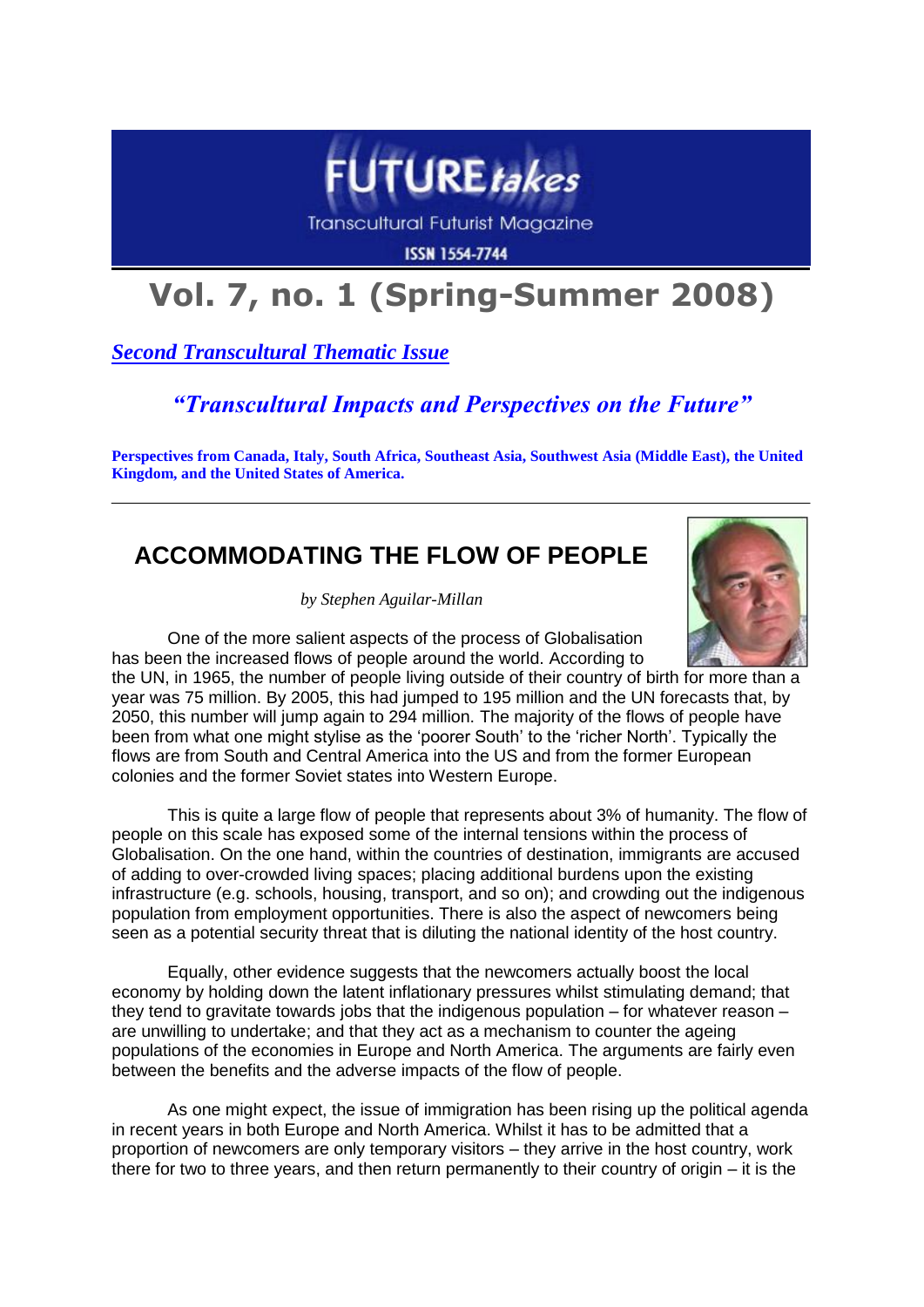permanently settled newcomers that commands the attention of the public in the host nations. Indeed, it often distils into a single question: how can a nation accommodate the numbers of newcomers?

#### **MONO-CULTURAL AND MULTI-CULTURAL MODELS**

Traditionally, there have been two models of accommodation – the mono-cultural and the multi-cultural approach. It would be incorrect to characterise the two approaches too dogmatically, but those readers in the US are likely to be more familiar with the monocultural model and those readers in Europe are likely to be more familiar with the multicultural model. It is worth briefly examining the two models in a little detail.

The key presumption of the mono-cultural model is that all newcomers are expected to adopt that cultural habits and *mores* of the country of destination. This obviously means that they will be expected to lessen their links with their countries of origin, possibly to the point where, over a number of generations, the newcomers will be thoroughly assimilated into the host culture. For example, in the US, despite many languages being spoken, there is only one official language – English – in which nearly all official business is conducted.

This process works on the newcomers through naturalisation and on their children through the education system. The model in the US works on the basis that the third generation of newcomers will have shed most vestiges of their cultural origins. It is successful where the host nation has a strong sense of identity and the confidence to project that identity onto those coming to live in the nation. Throughout its history, the US has been very successful in welcoming waves of immigration and assimilating those newcomers as American Citizens. However, as discussed below, this success has not been total.

The multi-cultural model works on a different premise to the mono-cultural model. The key presumption of the model is that newcomers are welcome to retain the cultural habits and *mores* of the country of origin, as long as they respect that right in everyone else. The model works through the toleration of everything except intolerance. It allows the newcomers to retain strong ties with their countries of origin and gives everyone the right not to assimilate into the host population.

This is a model that has worked well in Europe for some time until recently. It does present a linguistic challenge. For example, the EU has three official alphabets and 22 *communitaire* languages! It also runs the risk of the mis-interpretation of some acts that are important to one cultural tradition which are abhorrent to another cultural tradition. For example, in the UK the issue of 'arranged marriage' is viewed very differently by those British Subjects who retain close ties to the Indian Sub-Continent than by those British Subjects who have a European background. The issue has not caused a great cultural divide – as long as the 'arranged marriage' is consensual – but is does provide a piece of grit in the smooth running of the system.

#### **PROSPECTS**

In recent years, the multi-cultural model has not been working too well. The right not to assimilate – widely seen across Europe – has led to what some observers see as the 'ghettoisation of minorities', where relatively small communities of newcomers co-exist with the host population, but who fail to integrate with the host population and manage to retain their original cultural identity and *mores* over a number of generations. In itself, this would not constitute a problem, but the 'War on Terror', which many young Muslims in Europe see as a 'War on Islam', has brought the divisiveness of this policy into sharp focus.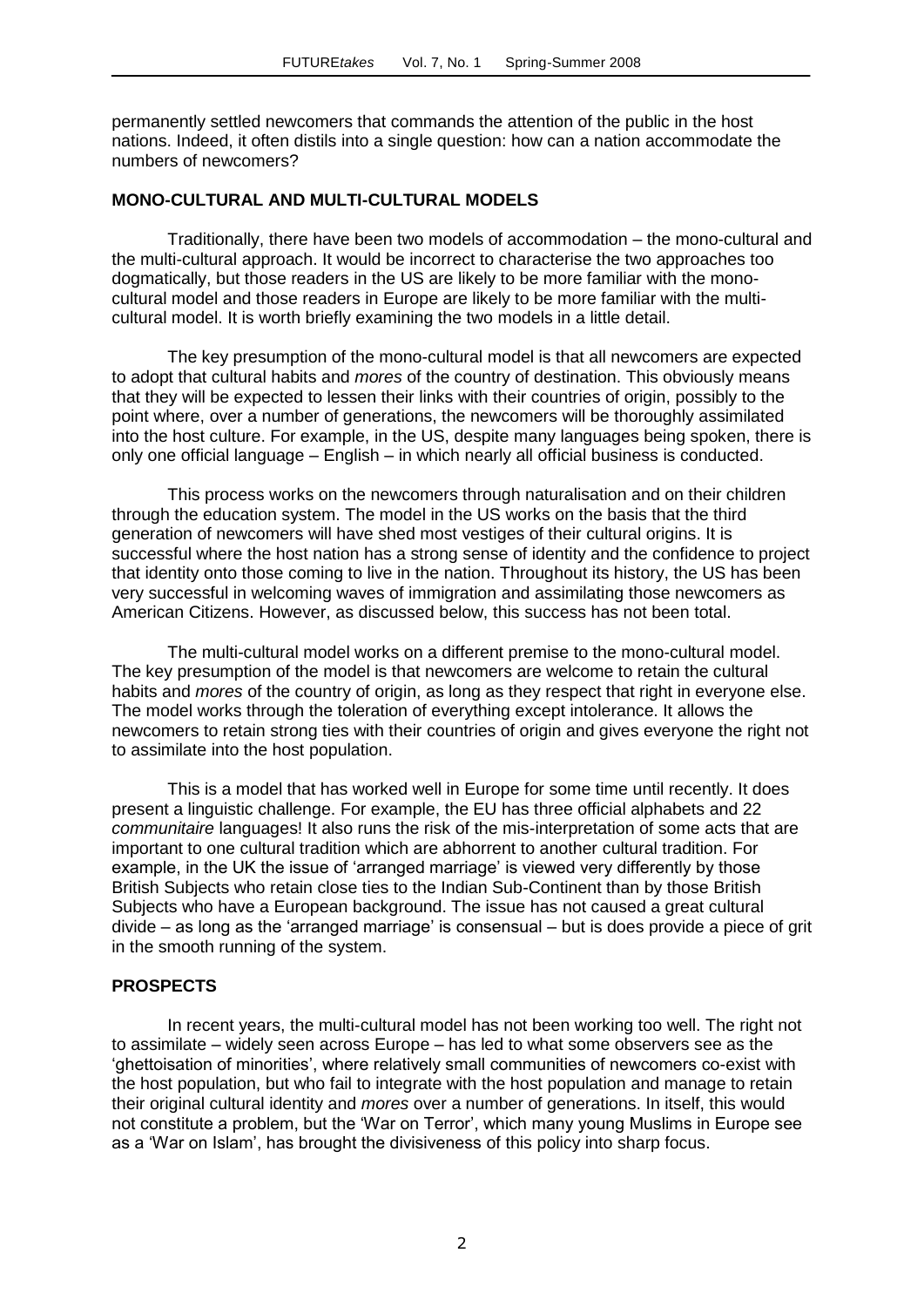Perhaps this is seen most clearly in the *Banlieu* of France or the northern mill towns of England. The combination of the separation that the multi-cultural model allows, along with the strong identity of young Muslims, and the feeling of alienation from the mainstream of the host community has all added up to a very volatile social cocktail. One needs to remember that the July Bombers in London were relatively well educated, but disaffected, young British Muslims. It was after these bombings that the multi-cultural model was seriously called into question.

That the multi-cultural model has started to break down does not necessarily imply that the mono-cultural model will provide a useful alternative. One could argue that, although the mono-cultural model of the US has successfully integrated waves of immigrants from Europe, it has less successfully done so for newcomers from Asia and Africa. Indeed, one could argue that the internment of Japanese-Americans during World War Two stands as testimony to the failure of the mono-cultural model in the US. Alternatively, one might ask why there is such a disproportion of African-Americans in the US prison system. If the monocultural model were working effectively, then surely such disproportions would not occur?

The mono-cultural model, however, has yet to face its largest challenge – the influx of newcomers to the US from Central and South America. When such flows were relatively modest, the host nation could readily absorb the newcomers into its existing structures. As the flows have grown, the newcomers are starting to become as numerous as the indigenous population. At some point in the future, the newcomers will dominate the indigenous population numerically. It is at this point that the weakness of the mono-cultural model shows through.

For example, according to the US Census Bureau, by 2020, the majority of residents in California will have Spanish as their first language. What would happen if, after that point, the residents of California decided that the official language of California would be Spanish? In a mono-cultural model, the English speaking residents of California would either have to be absorbed into the Spanish diaspora, or move to another 'English' part of the US. Hopefully, common sense would prevail before this extreme possibility materialises, but the possibility illustrates the point.

If it is the case that the flows of people will continue into the future, that they are going to include a significant proportion of humanity, and if furthermore the traditional models of dealing with the flow of people are breaking down, then what hope is there for the future?

Before despairing, one needs to note that the world just described is disappearing also. The discussion about the flow of people is all about where lines are drawn on maps. For example, in Britain of the Dark Ages, someone from Manchester would be seen as a 'foreigner' in London. In the Sixteenth Century, someone from Scotland would be seen as a 'foreigner' in London. In the twentieth century, someone from Poland would be seen as a 'foreigner' in London. Today, none of these are 'foreigners' in London because all of them have the right to live in London, and none of them are classed as 'immigrants'. As Globalisation collapses geography, the sense of who and what are 'foreign' is collapsing as well.

One aspect of this is the diminution of the nation-state in importance. The lines drawn on maps today are far less important than they were a generation ago. This process is likely to continue into the future, particularly as global companies see their human resources as an asset that can be hired or deployed at will where it is needed in the world. In doing so, a new form of accommodating differences is likely to emerge, thus rendering both the monocultural and the multi-cultural models obsolete. Perhaps the ultimate point is for everyone to be a 'Citizen of the World'. That point, however, does seem a bit remote in terms of today's prevailing perspectives!